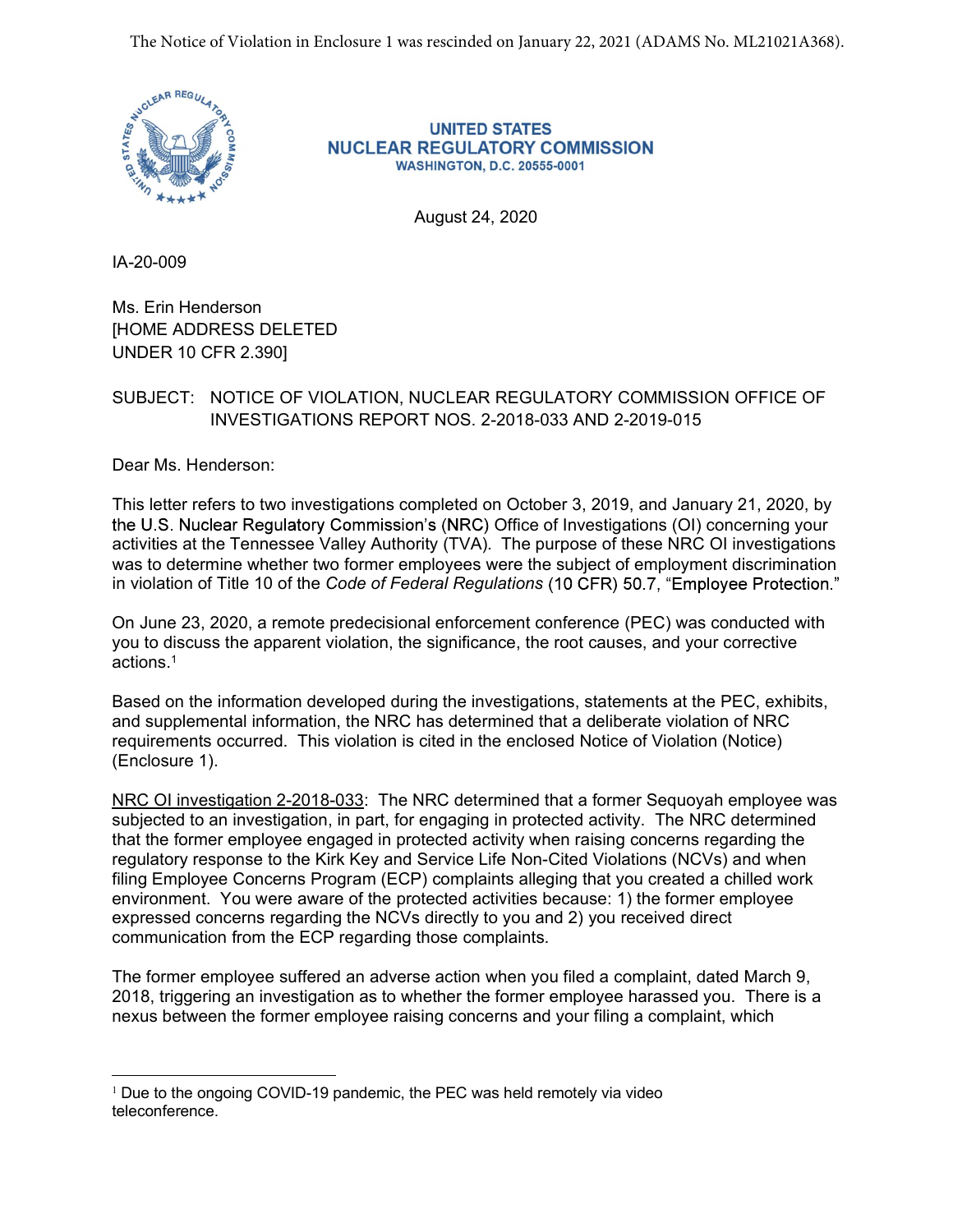E. Henderson<br>
Figgered the investigation. Specifically, the former employee raised concerns via emails and<br>
text messages about delays regarding the Kirk Key NCV, as well as a chilled work environment<br>
in Corporate Nuclear triggered the investigation. Specifically, the former employee raised concerns via emails and text messages about delays regarding the Kirk Key NCV, as well as a chilled work environment in Corporate Nuclear Licensing (CNL). On March 9, 2018, you filed a complaint against the former employee, triggering an investigation. As examples of alleged harassment, you cited the ECP concerns the former employee had filed as well as the emails and text messages wherein the former employee stated his concerns about a chilled work environment and his concerns about the resolution of the Kirk Key NCV.

NRC OI investigation 2-2019-015: The NRC determined that the former employee was subjected to an investigation, in part, for engaging in protected activity. The NRC determined that the former employee engaged in protected activity when expressing concerns regarding the chilled work environment that you were creating. The NRC determined that you were aware of the former employee's protected activity because you identified this activity in your formal complaint as an example of the former employee's harassing behavior.

The former employee suffered an adverse action when you filed a complaint, dated March 9, 2018, triggering an investigation into whether the former employee harassed you. There is a nexus between the former employee's protected activity of raising concerns about a chilled work environment and your filing a complaint, which triggered the investigation. In your complaint, you identify the former employee as the source of the allegation of a chilled work environment and cite this allegation against you as an example of an "act of harassment." Thus, the document that triggered the former employee's investigation, your complaint, demonstrates the nexus between the protected activity and the adverse action.

Your deliberate actions placed TVA in violation of 10 CFR 50.7, "Employee Protection," and you in violation of 10 CFR 50.5, "Deliberate Misconduct." Enclosure 2 includes a copy of the letter and Notice of Violation issued to TVA. Given the significance of the underlying issue and the deliberate nature of your actions, this violation has been categorized in accordance with the NRC Enforcement Policy at Severity Level II.

In determining the appropriate sanction to be issued in this case, the NRC considered issuing an Order prohibiting your involvement in NRC-licensed activities as a result of your actions. However, because you were not the decisionmaker that placed the former employees on paid administrative leave or terminated the former corporate employee, I have decided to issue the enclosed Notice of Violation.

You should be aware that if you are involved in NRC-licensed activities in the future, additional deliberate violations could result in more significant enforcement action or criminal penalties.

You are required to respond to this letter and should follow the instructions specified in the enclosed Notice when preparing your response. If you have additional information that you believe the NRC should consider, you may provide it in your response to the Notice. The NRC will use your response, in part, to determine whether further enforcement action is necessary to ensure compliance with regulatory requirements.

In accordance with 10 CFR 2.390 of the NRC's "Rules of Practice," a copy of this letter, its enclosure(s), and your response will be made available electronically for public inspection in the NRC Public Document Room or from the NRC's Agencywide Documents Access and Management System (ADAMS), accessible from the NRC Web site at http://www.nrc.gov/reading-rm/adams.html. To the extent possible, your response should not include any personal privacy, proprietary, or safeguards information so that it can be made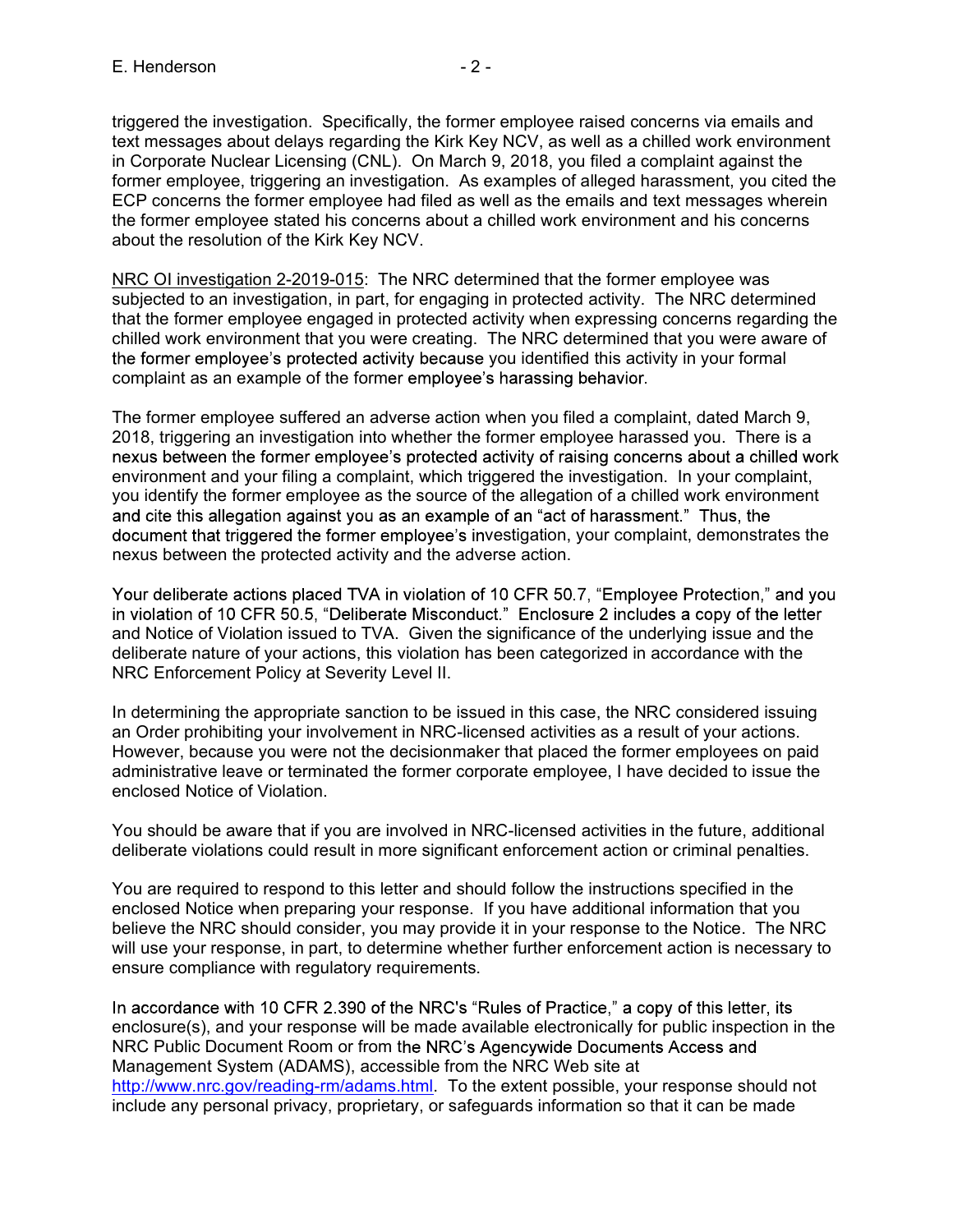E. Henderson<br>
available to the public without redaction. The NRC also includes significant enforcement actions<br>
on its Web site at (http://www.nrc.gov/reading-rm/doc-collections/enforcement/actions/). In<br>
addition, this le available to the public without redaction. The NRC also includes significant enforcement actions on its Web site at (http://www.nrc.gov/reading-rm/doc-collections/enforcement/actions/). In addition, this letter will be maintained by the Office of Enforcement in an NRC Privacy Act system of records, NRC-3, Enforcement Actions Against Individuals. This system, which is not publicly-accessible, includes all records pertaining to individuals who are being or have been considered for enforcement action, whether such action was taken or not. The NRC-3 system notice, which provides detailed information about this system of records, can be accessed from the NRC Web site at http://www.nrc.gov/reading-rm/foia/privacy-systems.html. addition, this letter will be maintained by the Office of Enforcement in a<br>system of records, NRC-3, Enforcement Actions Against Individuals.<br>
System of reductions and records pertaining to individuals who a<br>considered for System of records, NRC-3, Enforcement Actions Against Individuals. Throubicly-accessible, includes all records pertaining to individuals who are considered for enforcement action, whether such action was taken or no notice

If you have any questions concerning this matter, please contact Catherine Thompson at 301-287-9515 or email catherine.thompson@nrc.gov, or Ian Gifford at 301-287-9216 or email ian.gifford@nrc.gov.

Sincerely,

George A. Wilson, Director Office of Enforcement

Enclosures:

CERTIFIED MAIL RETURN RECEIPT REQUESTED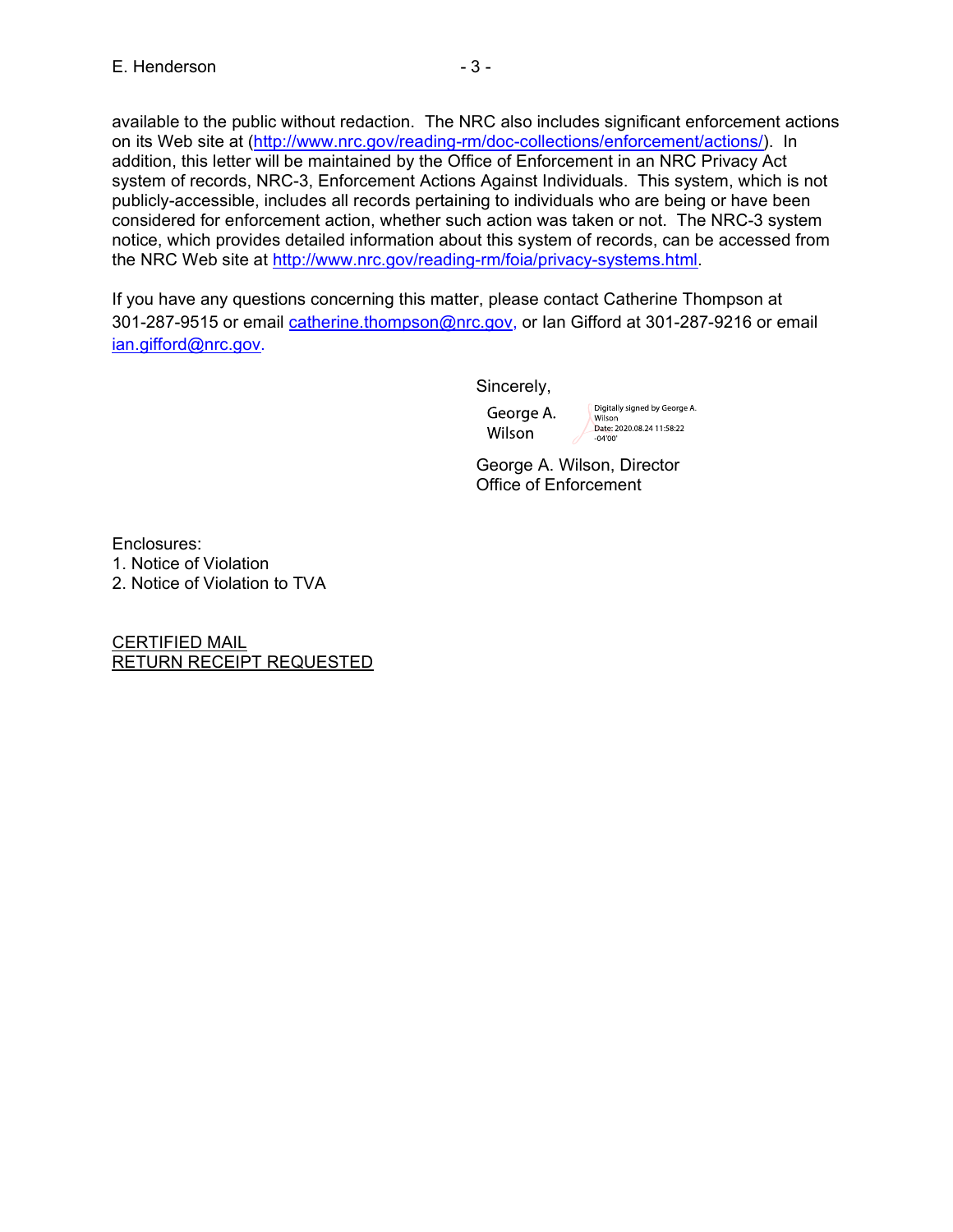E. Henderson<br>SUBJECT: NOTICE OF VIOLATION, NUCLEAR REGULATORY COMMISSION OFFICE OF<br>INVESTIGATIONS REPORT NOS. 2-2018-033 AND 2-2019-015<br>DATED: 8/24/2020 SUBJECT: NOTICE OF VIOLATION, NUCLEAR REGULATORY COMMISSION OFFICE OF INVESTIGATIONS REPORT NOS. 2-2018-033 AND 2-2019-015 DATED: 8/24/2020 E. Henderson<br>
SUBJECT: NOTICE OF VIOLATION, NUCLEAR REGULATORY CO<br>
INVESTIGATIONS REPORT NOS. 2-2018-033 AND 2-20<br>
DATED: 8/24/2020<br>
DISTRIBUTION:<br>
P. Moulding, OGC<br>
A. Shuttleworth, OI<br>
C. Miller, RIR<br>
M. Miller, RII<br>
M. E. Henderson<br>
SUBJECT: NOTICE OF VIOLATION, NUCLEAR REGULATORY CO<br>
INVESTIGATIONS REPORT NOS. 2-2018-033 AND 2-20<br>
DATED: 8/24/2020<br>
DISTRIBUTION:<br>
P. Moulding, OGC<br>
A. Shuttleworth, OI<br>
C. Miller, NRR<br>
M. Miller, RII<br>
S. E. Henderson<br>
SUBJECT: NOTICE OF VIOLATION, NUCLEAR REGULATORY CO<br>
INVESTIGATIONS REPORT NOS. 2-2018-033 AND 2-20<br>
DATED: 8/24/2020<br>
DISTRIBUTION:<br>
P. Moulding, OGC<br>
A. Shuttleworth, OI<br>
M. Miller, RR<br>
M. Miller, RI<br>
S. Sp E. Henderson<br>
SUBJECT: NOTICE OF VIOLATION, NUCLEAR REGULATORY CO<br>
INVESTIGATIONS REPORT NOS. 2-2018-033 AND 2-20<br>
DATED: 8/24/2020<br>
DISTRIBUTION:<br>
P. Moulding, OGC<br>
A. Shuttleworth, OI<br>
C. Miller, NRR<br>
M. Miller, RII<br>
M. E. Henderson<br>
SUBJECT: NOTICE OF VIOLATION, NUCLEAR REGULATORY CO<br>
INVESTIGATIONS REPORT NOS. 2-2018-033 AND 2-20<br>
DATED: 8/24/2020<br>
DISTRIBUTION:<br>
P. Moulding, OGC<br>
A. Shuttleworth, OI<br>
C. Miller, RII<br>
M. Köwal, RII<br>
M. K E. Henderson<br>
SUBJECT: NOTICE OF VIOLATION, NUCLEAR REGULATORY CO<br>
INVESTIGATIONS REPORT NOS. 2-2018-033 AND 2-20<br>
DATED: 8/24/2020<br>
DISTRIBUTION:<br>
P. Moulding, OGC<br>
A. Shuttleworth, OI<br>
C. Miller, NR<br>
M. Kowal, RII<br>
M. Ko E. Henderson<br>
SUBJECT: NOTICE OF VIOLATION, NUCLEAR REGULATORY CO<br>
INVESTIGATIONS REPORT NOS. 2-2018-033 AND 2-20<br>
DATED: 8/24/2020<br>
DATED: 8/24/2020<br>
P. Moulding, OGC<br>
A. Shuttleworth, OI<br>
C. Miller, NRR<br>
N. Kowal, RII<br>
N

## ADAMS Package: ML20232B524 ADAMS Accession Number: ML20218A584 NOV to TVA: ML20232B803

| <b>DISTRIBUTION:</b><br>P. Moulding, OGC<br>A. Shuttleworth, OI<br>C. Miller, NRR<br>M. Miller, RII<br>S. Sparks, RII<br>M. Kowal, RII<br>OE ADAMS R/F<br>X-Public | <b>X-Non-Sensitive</b><br>ADAMS Package: ML20232B524<br><b>ADAMS Accession Number: ML20218A584</b> |           |                 |           |           |  |
|--------------------------------------------------------------------------------------------------------------------------------------------------------------------|----------------------------------------------------------------------------------------------------|-----------|-----------------|-----------|-----------|--|
|                                                                                                                                                                    | <b>NOV to TVA: ML20232B803</b>                                                                     |           |                 |           |           |  |
| <b>OFFICE</b>                                                                                                                                                      | OE:CRB                                                                                             | OE:CRB    | OE: CRB/BC      | OGC/NLO   | OE:D      |  |
| <b>NAME</b>                                                                                                                                                        | <b>IGifford</b>                                                                                    | CThompson | <b>DSolorio</b> | SKirkwood | GWilson   |  |
| <b>DATE</b>                                                                                                                                                        | 8/20/2020                                                                                          | 8/20/2020 | 8/20/2020       | 8/19/2020 | 8/24/2020 |  |
| <b>OFFICIAL RECORD COPY</b>                                                                                                                                        |                                                                                                    |           |                 |           |           |  |
|                                                                                                                                                                    |                                                                                                    |           |                 |           |           |  |
|                                                                                                                                                                    |                                                                                                    |           |                 |           |           |  |
|                                                                                                                                                                    |                                                                                                    |           |                 |           |           |  |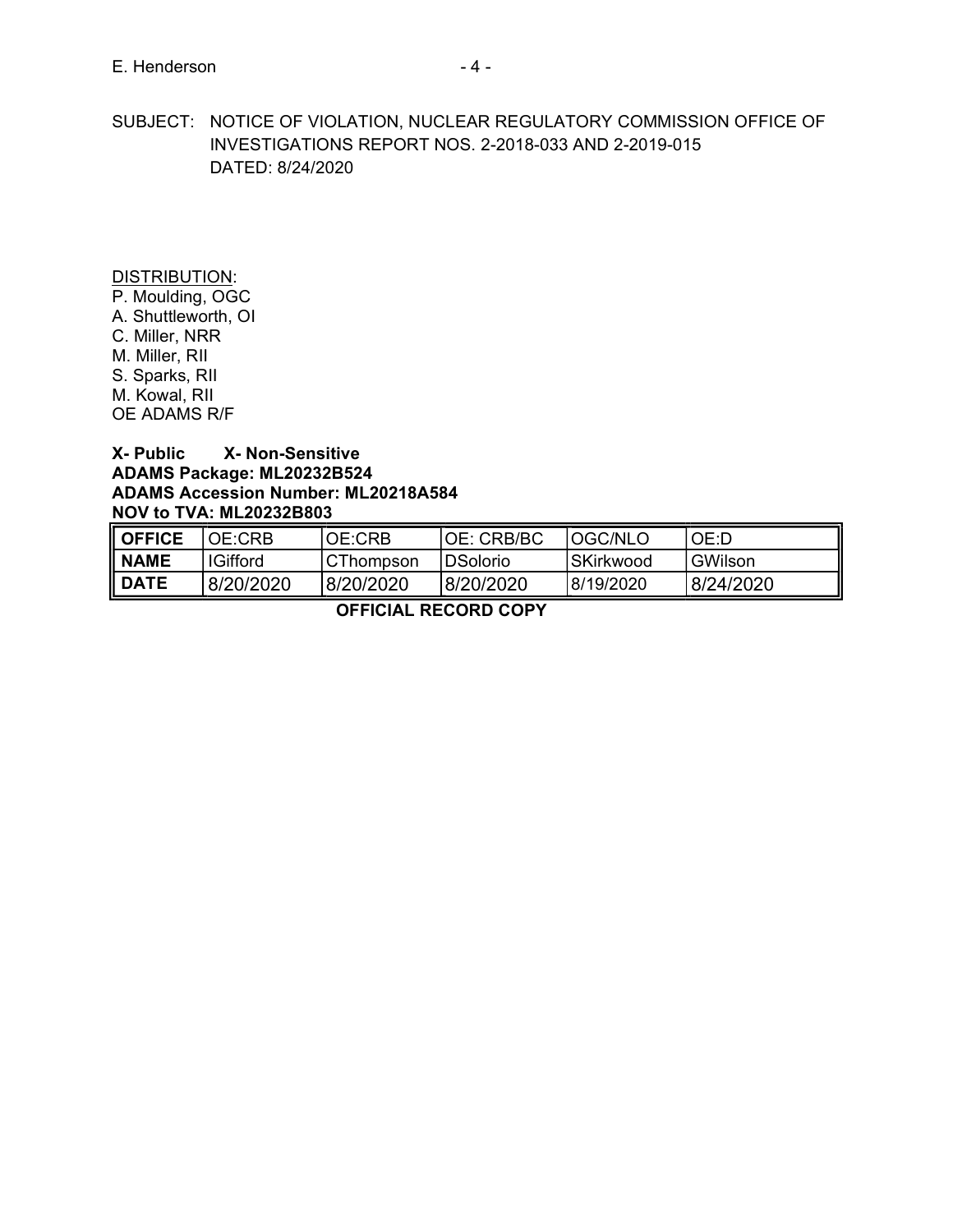## - 2 -<br>DF VIOLATION<br>CHATION NOTICE OF VIOLATION

Ms. Erin Henderson [HOME ADDRESS DELETED UNDER 10 CFR 2.390] **IA-20-009** 

During U.S. Nuclear Regulatory Commission (NRC) investigations completed on October 3, 2019 (NRC OI 2-2018-033), and January 21, 2020 (2-2019-015), a violation of NRC requirements was identified. In accordance with the NRC Enforcement Policy, the violation is listed below:

10 CFR 50.5 (a) states, in relevant part, that any employee of a licensee may not: - 2 -<br>
R 10 CFR 2.390]<br>
(1) Engage in deliberate mission (NRC) investigations completed on October 3,<br>
(NRC OI 2-2018-033), and January 21, 2020 (2-2019-015), a violation of NRC<br>
(NRC OI 2-2018-033), and January 21, 2020 ( licensee or applicant to be in violation of any rule, regulation, or order; or any term, condition, or limitation of any license issued by the Commission.

10 CFR 50.7 (a) states, in relevant part, that discrimination by a Commission licensee against an employee for engaging in certain protected activities is prohibited. Discrimination includes discharge and other actions that relate to compensation, terms, conditions, or privileges of employment.

Contrary to the above, on March 9, 2018, you engaged in deliberate misconduct that caused the Tennessee Valley Authority (TVA), an NRC licensee, to engage in discrimination against a former Sequoyah employee and a former corporate employee for engaging in protected activities. Specifically:

- a.) a former Sequoyah employee engaged in protected activity by raising concerns regarding a chilled work environment, filing complaints with the Employee Concerns Program, and by raising concerns regarding the response to two non-cited violations. After becoming aware of this protected activity, you, as the Director of Corporate Nuclear Licensing, filed a formal complaint against the former employee. The formal complaint triggered an investigation by the TVA Office of the General Counsel that ultimately resulted in the former employee being placed on administrative leave. Your action was based, at least in part, on the former employee engaging in protected activity.
- b.) a former corporate employee engaged in protected activity by raising concerns of a chilled work environment. After becoming aware of this protected activity, you, as the Director of Corporate Nuclear Licensing, filed a formal complaint against the former employee. The formal complaint triggered an investigation by the TVA Office of the General Counsel that ultimately resulted in the former employee being placed on administrative leave and then terminated. Your action was based, at least in part, on the former employee engaging in protected activities.

This is a Severity Level II violation.

Pursuant to the provisions of 10 CFR 2.201, Ms. Henderson is hereby required to submit a written statement or explanation to the Director, Office of Enforcement, U.S. Nuclear Regulatory Commission, Washington, DC 20555-001, and marked "Open by Addressee Only," within 30 days of the date of the letter transmitting this Notice of Violation (Notice). This reply should be